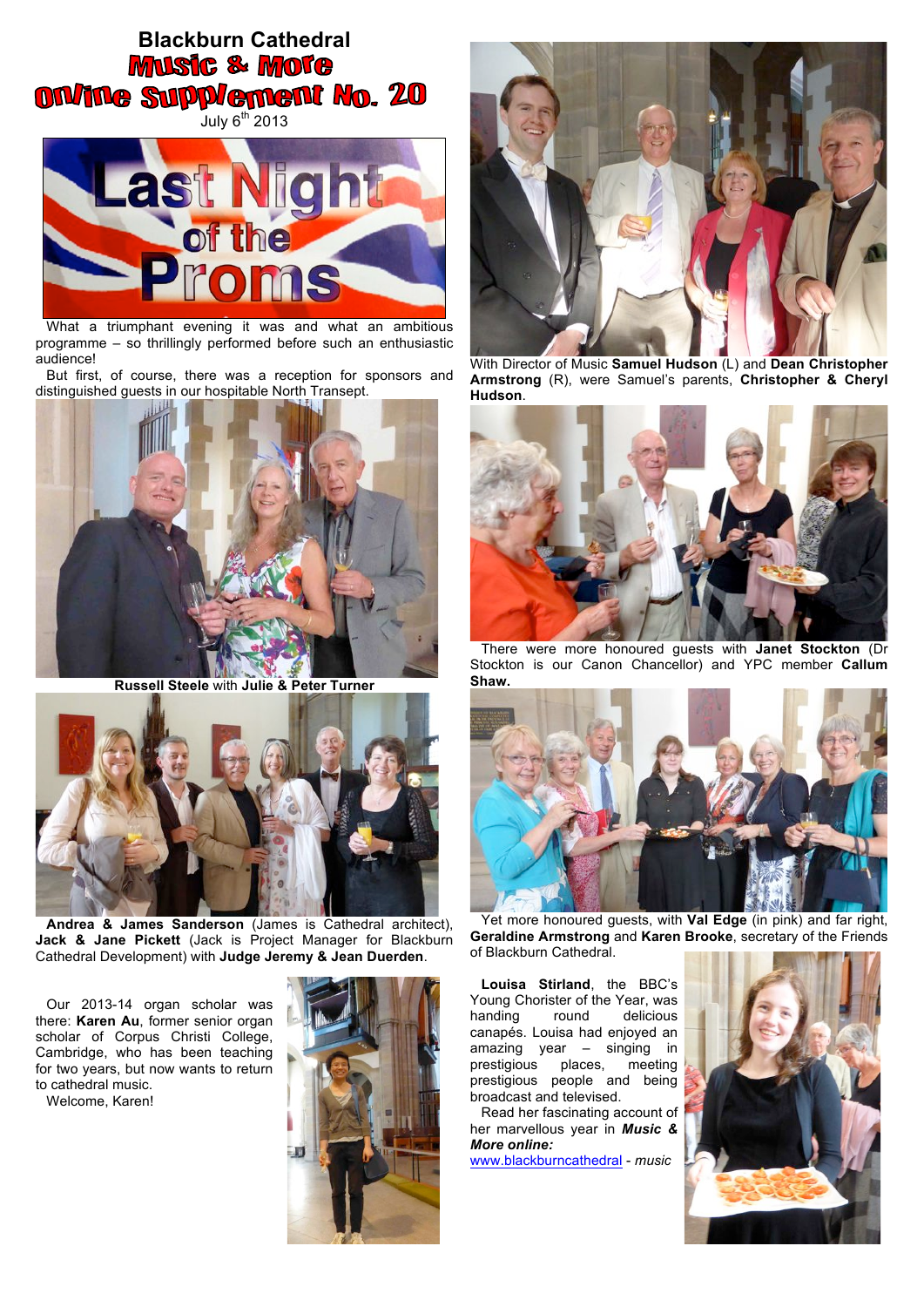

With our 2012-13 organ scholar **James Kealey** and Assistant Director of Music **Shaun Turnbull** (L) were YPC members **Hannah Bode** & **Celine Woodburn**, with **Alizon Elliott** (R), Chairman of the Renaissance Singers, who would be singing that night.



Canon **Shannon Ledbetter** welcomed (L-R) **Maureen Knowles** and **Irene Wells,** who had come with patriotic hats, and **Tony Davies** and **Maureen Hartley**. Maureen had been a pupil of former Cathedral choir parent, **Joan Banks MBE.** It's a small world! They were sitting in our historic misericords – which originally came from Whalley Abbey after Henry VIII had dissolved it nearly 500 years ago!

And so, refreshed and feeling thoroughly welcomed, the audience looked forward to a rousing concert – which they got – in spades!



**The choirs of Blackburn Cathedral were joined by the excellent Northern Chamber Orchestra.**

The first item was *most* challenging for players and audience alike: it was *Short ride in a fast machine* by the contemporary American composer, John Adams.

There wasn't a tune, but there were a lot of notes which built up to a terrific climax, creating sounds we had never heard before in our cathedral. We were transfixed and lost in admiration, not only by the skilful playing and exciting music, but also by Samuel Hudson's superb direction which was clear, precise and so musical.

Four French horns added mightily to the orchestral ensemble,



and the percussion section was enormous!



Then followed Poulenc's *Gloria –* an extended work which was fiendishly demanding chorally, but which the combined choirs sang with tremendous confidence and commitment.

The choirs' performance was pristinely neat and so very accurate. Poulenc composed at the piano – it's not easy to play difficult chords on a piano, but it's an entirely a different challenge to pitch those notes when singing. This work demanded a meticulous performance, and it got it!



Our soprano soloist was **Nicola Howard**, whose lovely voice floated seemingly effortlessly over the choirs and orchestra. Nicola was a winner of the Royal Overseas League International Singing Competition and has sung in major venues throughout the world. It was both a privilege and a delight to welcome her to our Cathedral.

The first half ended with a rousing performance of *Jerusalem* by Parry, which the audience sang with a will!